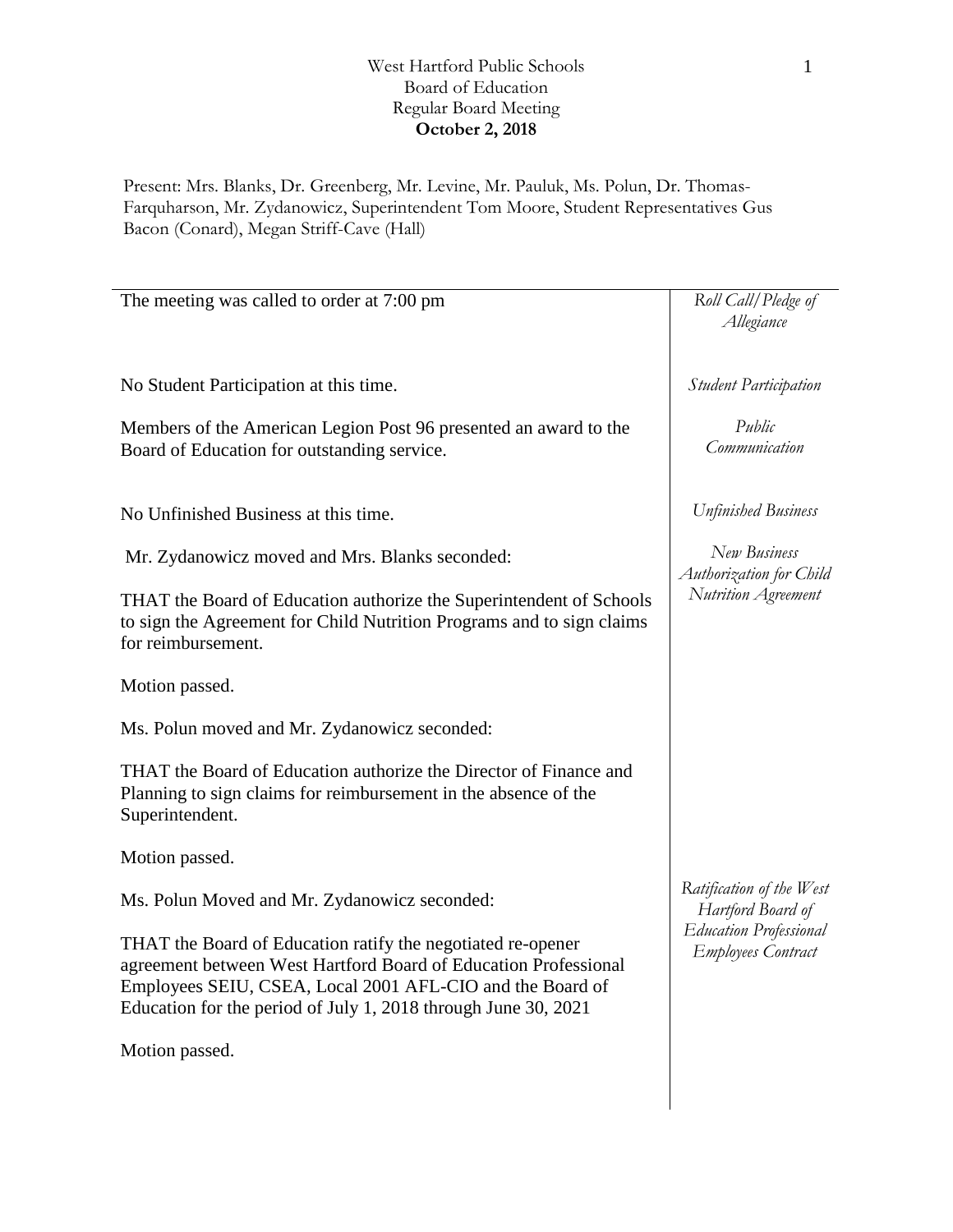## West Hartford Public Schools Board of Education Regular Board Meeting **October 2, 2018**

| Superintendent Tom Moore spoke on the recent and unexpected passing<br>of Ms. Tammy McPherson, administrative assistant in the IT Office.<br>Congratulations went out to Juan Melian, principal at Charter Oak<br>International Academy on the Build No Fences Award, as well as the<br>High School National Merit Scholarship semi-finalists from both Hall<br>and Conard, and to Yash Nair, this year's state AP Scholar.                                                                                                                                                                                                                                                                                                                                                                                                                                                                                                                                                                                                                                                                                                                                                                                                                                                                          | <b>Staff Communications</b><br>and Reports<br>Superintendent's Report |
|------------------------------------------------------------------------------------------------------------------------------------------------------------------------------------------------------------------------------------------------------------------------------------------------------------------------------------------------------------------------------------------------------------------------------------------------------------------------------------------------------------------------------------------------------------------------------------------------------------------------------------------------------------------------------------------------------------------------------------------------------------------------------------------------------------------------------------------------------------------------------------------------------------------------------------------------------------------------------------------------------------------------------------------------------------------------------------------------------------------------------------------------------------------------------------------------------------------------------------------------------------------------------------------------------|-----------------------------------------------------------------------|
| Assistant Superintendent of Curriculum, Instruction and Assessment,<br>Paul Vicinus gave a brief report on the State Assessments Results<br>(SAT) noting this report can be viewed on our website. Background<br>information included a brief overview of the history and redesign of the<br>school-day administration of the SAT. Results in both Literacy and<br>Mathematics showed that overall, we are extremely competitive with<br>our DRG-B. In Literacy the number of West Hartford students reaching<br>benchmark was at 83%, where the DRG-B showed 84% and the state<br>62%. West Hartford falls in the top 25% of all districts. Mathematics<br>was relatively flat from last year where the DRG dropped 8 points and<br>the state fell 40%. West Hartford is in the top 20% state-wide.<br>Achievement gap analysis shows we observe a significant gap in<br>performance between our High Needs group versus those not meeting<br>the High Needs criteria, and we continue to focus significant efforts<br>toward this concern. The Board thanked Mr. Vicinus and asked<br>questions relating to the Literacy section of the SAT, the achievement<br>gap and methods used to close this gap, as well as any introduction of<br>teaching methods or resources for students and families. | State Assessment<br>Results                                           |
| Mrs. Blanks moved and Mr. Zydanowicz seconded:                                                                                                                                                                                                                                                                                                                                                                                                                                                                                                                                                                                                                                                                                                                                                                                                                                                                                                                                                                                                                                                                                                                                                                                                                                                       | Routine Matters<br>Approval of the                                    |
| THAT the Board of Education approve the Financial Report for the<br>period ending June 30, 2018.                                                                                                                                                                                                                                                                                                                                                                                                                                                                                                                                                                                                                                                                                                                                                                                                                                                                                                                                                                                                                                                                                                                                                                                                     | Financial Report                                                      |
| Motion passed.                                                                                                                                                                                                                                                                                                                                                                                                                                                                                                                                                                                                                                                                                                                                                                                                                                                                                                                                                                                                                                                                                                                                                                                                                                                                                       |                                                                       |
| Mr. Pauluk moved and Mrs. Polun seconded:                                                                                                                                                                                                                                                                                                                                                                                                                                                                                                                                                                                                                                                                                                                                                                                                                                                                                                                                                                                                                                                                                                                                                                                                                                                            | Approval<br>Of Minutes                                                |
| THAT the Board of Education approve the minutes of the Regular<br>Board of Education meeting of September 4, 2018.                                                                                                                                                                                                                                                                                                                                                                                                                                                                                                                                                                                                                                                                                                                                                                                                                                                                                                                                                                                                                                                                                                                                                                                   |                                                                       |

Motion passed.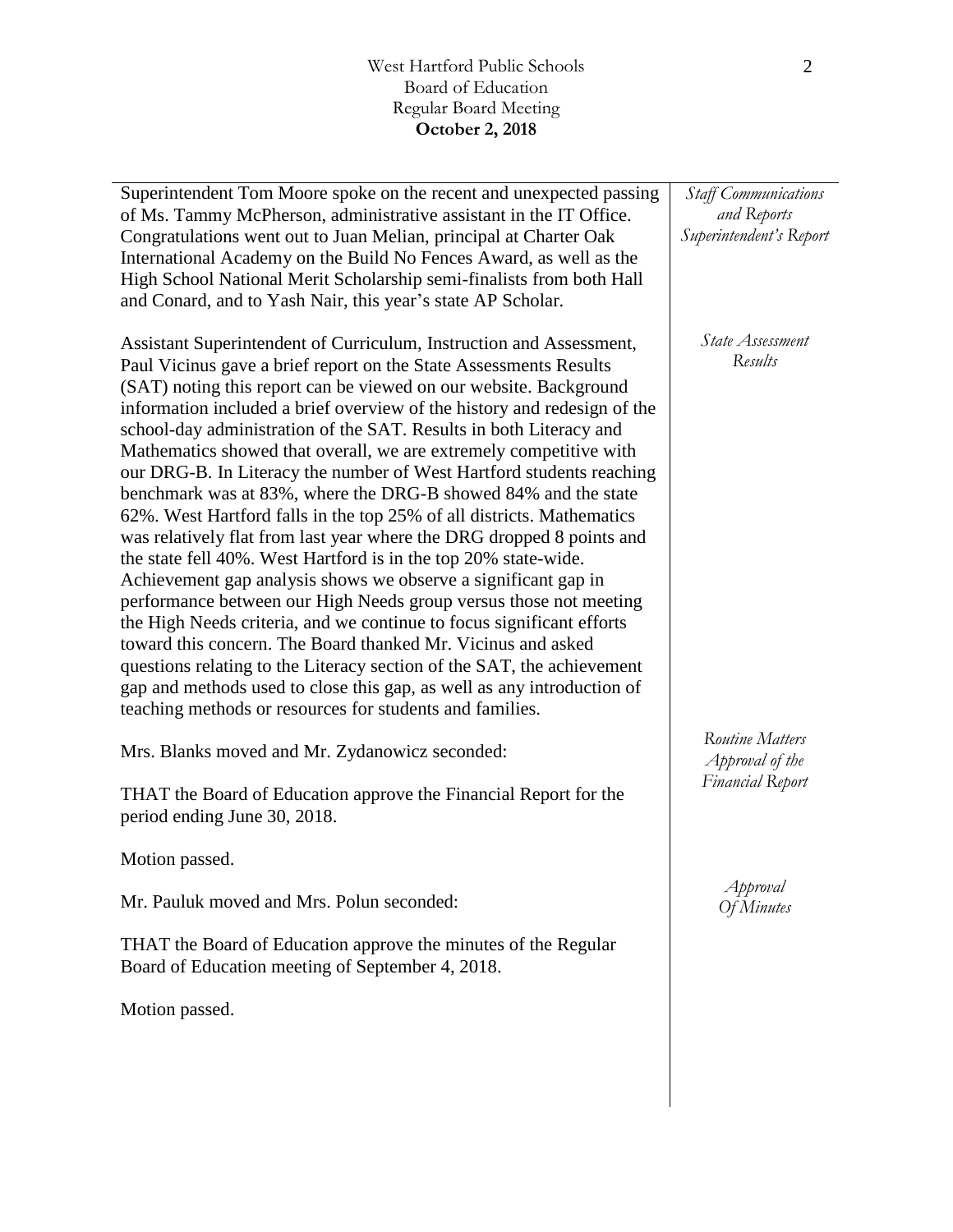| Student Representative Gus Bacon reported on Conard's LinkCrew<br>Orientation, Open House, The CT Children's Medical Center's<br>upcoming Toy Drive, and fall sports. Student Representative Megan<br>Striff-Cave reported on Hall's Curriculum Night, athletics, the senior<br>Common App workshop, the Student Government Voter Registration<br>Drive and the Blackbox Theatre's upcoming show; A Wrinkle In Time.                                                                                                                               | Information and<br>Reports         |
|----------------------------------------------------------------------------------------------------------------------------------------------------------------------------------------------------------------------------------------------------------------------------------------------------------------------------------------------------------------------------------------------------------------------------------------------------------------------------------------------------------------------------------------------------|------------------------------------|
| Mrs. Blanks reported on CREC Council Meeting. Mr. Pauluk reported<br>on attending Wolcott's Curriculum Night, Duffy's Ice Cream Social,<br>Charter Oak's Peace Day Celebration, and his visit to Conard's Auto<br>Tech Program. Dr. Thomas-Farquharson participated in the Witness<br>Stones Project. Mr. Zydanowicz reported on the Witness Stones Project<br>from the viewpoint of an $8th$ grade student. He also reported on King<br>Philip's 8 <sup>th</sup> grade Curriculum Night, thanking the administration and<br>staff at King Philip. |                                    |
| Dr. Cheryl Greenberg announced the following meeting dates:                                                                                                                                                                                                                                                                                                                                                                                                                                                                                        | <b>Future Business:</b>            |
| 1. Tuesday, October 16, 2018, Regular Board of Education<br>meeting, Town Hall, 50 South Main Street, room 314,<br>Legislative Chamber, 7:00 p.m.<br>2. Wednesday, November 7, 2018, Regular Board of Education<br>meeting, Town Hall, 50 South Main Street, room 314,<br>Legislative Chamber, 7:00 p.m.<br>Tuesday, November 20, 2018, Regular Board of Education<br>3.<br>meeting, Town Hall, 50 South Main Street, room 314,<br>Legislative Chamber, 7:00 p.m.                                                                                  | Announcement of<br>Meeting Dates   |
| No requests for future agenda items.                                                                                                                                                                                                                                                                                                                                                                                                                                                                                                               | Request for future<br>Agenda Items |
| No comments from visitors at this time.                                                                                                                                                                                                                                                                                                                                                                                                                                                                                                            | Comments from                      |
| Mrs. Blanks moved and Mr. Pauluk seconded:                                                                                                                                                                                                                                                                                                                                                                                                                                                                                                         | <i>Visitors</i>                    |
| THAT the Board of Education adjourn at 9:00 p.m.<br>Motion passed.                                                                                                                                                                                                                                                                                                                                                                                                                                                                                 | Adjournment                        |
| ATTEST:                                                                                                                                                                                                                                                                                                                                                                                                                                                                                                                                            |                                    |
| Dr. Cheryl Greenberg, Chairperson<br>Dave Pauluk, Secretary<br>Respectfully submitted by: Mrs. C. Rogers, Clerk of the Board                                                                                                                                                                                                                                                                                                                                                                                                                       |                                    |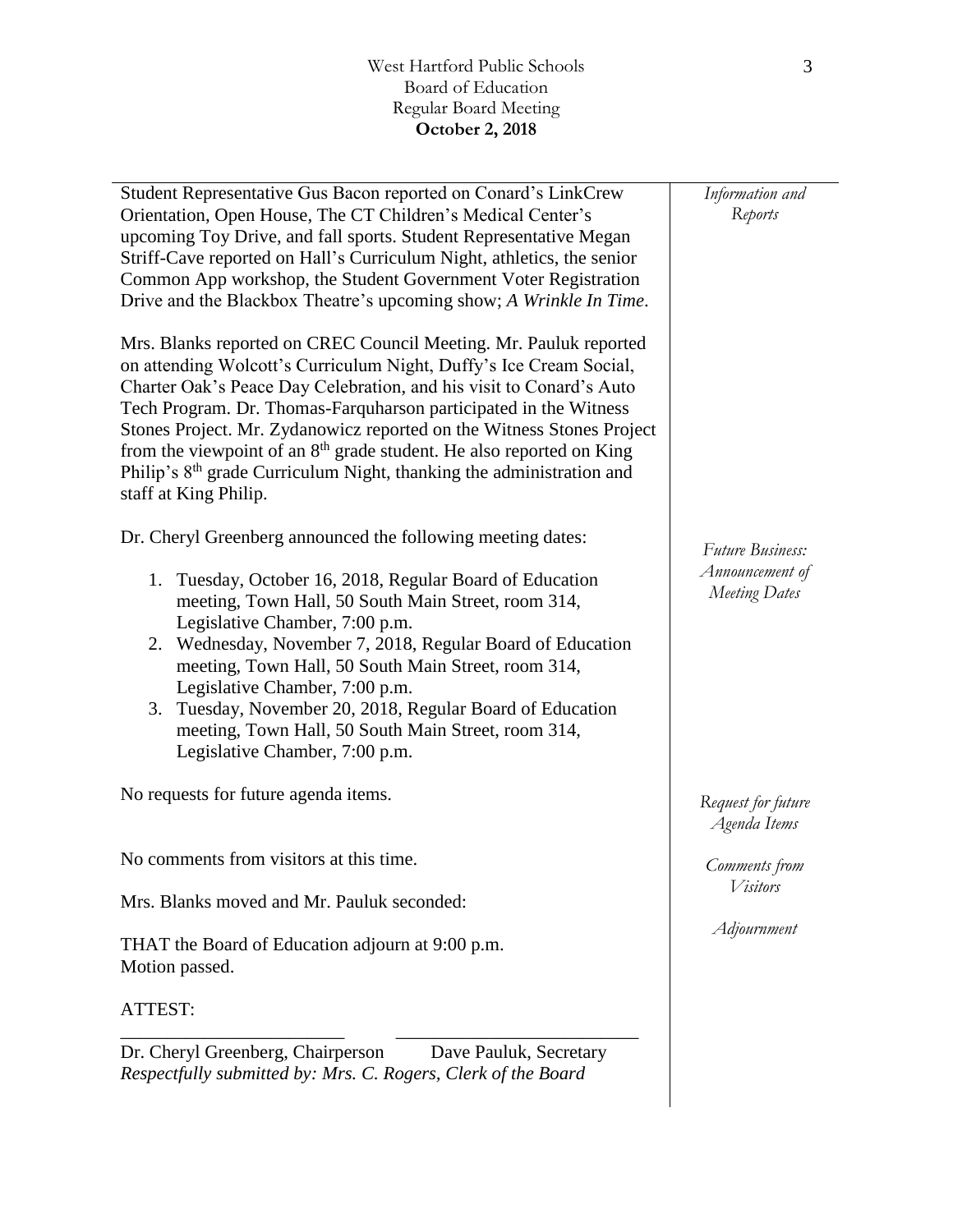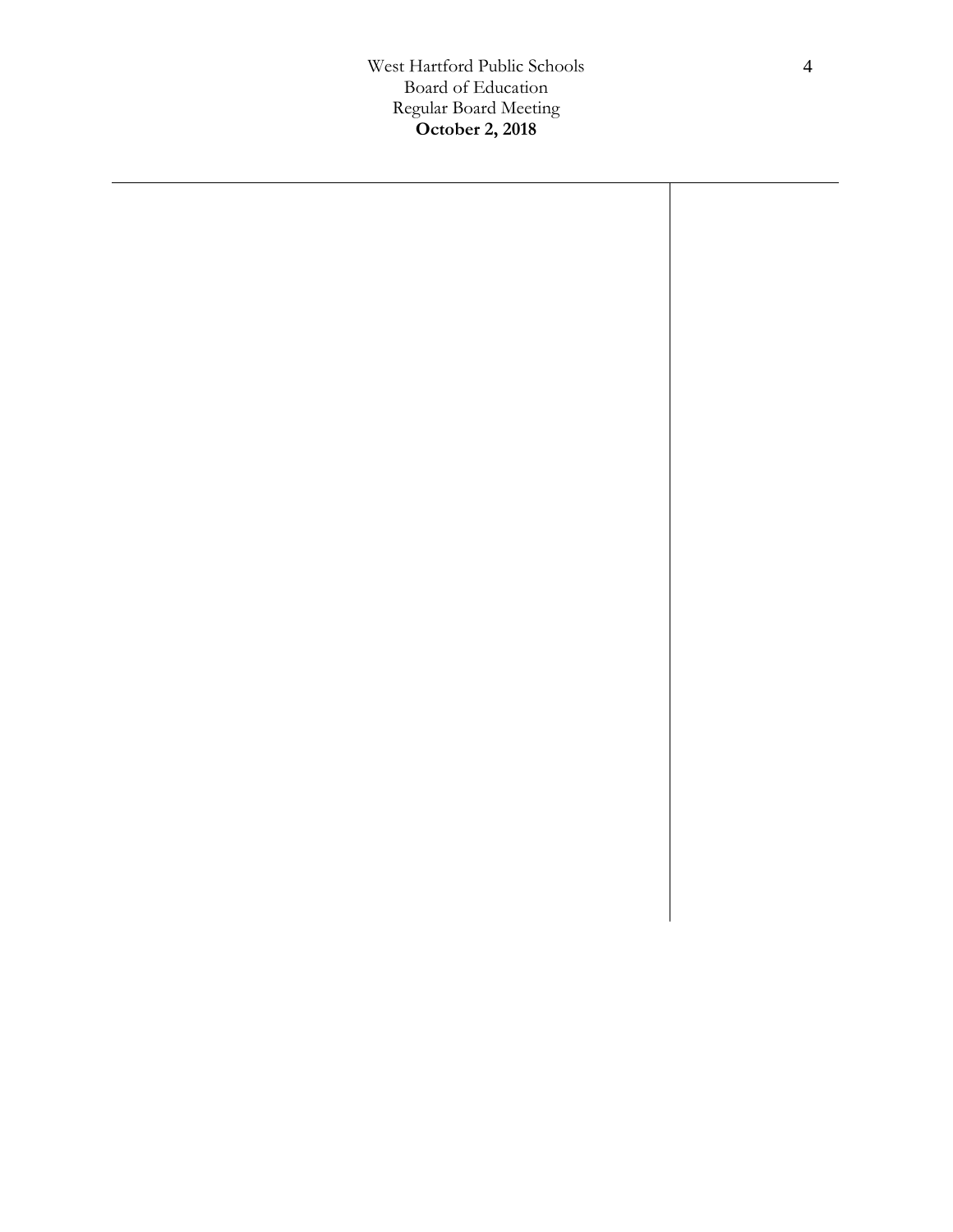